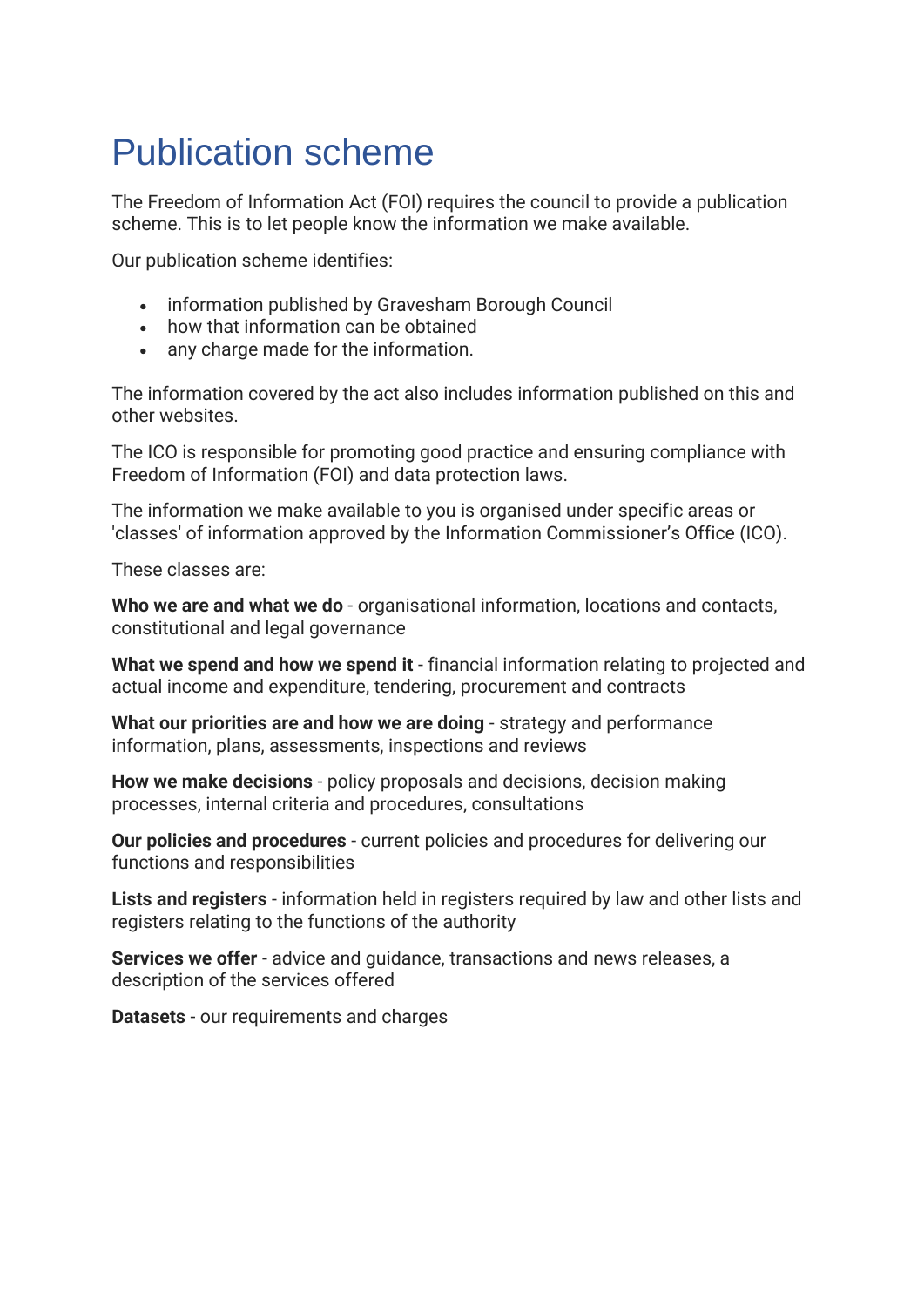# Who we are and what we do

Find out about organisational information, locations and contacts, constitutional and legal governance below.

[Council constitution](https://www.gravesham.gov.uk/home/about-the-council/policies-strategies-open-data/transparency-and-open-data/constitution) [Council democratic structure](https://democracy.gravesham.gov.uk/mgListCommittees.aspx) [Organisational chart](https://www.gravesham.gov.uk/home/about-the-council/policies-strategies-open-data/transparency-and-open-data/senior-staff-salaries-and-organisation-structure) [Location and opening times of council properties](https://www.gravesham.gov.uk/home/footer/contact-us/find-us/opening-hours) [Currently elected councillors' information and contact details](http://democracy.gravesham.gov.uk/mgMemberIndex.aspx?bcr=1) [Contact details for all customer-facing departments](https://www.gravesham.gov.uk/home/footer/contact-us/how-to-contact-us/contact-us) [Most recent election results](https://www.gravesham.gov.uk/home/elections-and-voting/election-results/overview) [Relationships with other authorities](https://www.gravesham.gov.uk/home/about-the-council/policies-strategies-open-data/corporate-partnerships)

# What we spend and how we spend it

Financial information relating to projected and actual income and expenditure, tendering, procurement and contracts.

[Financial statements, budgets and variance reports](https://www.gravesham.gov.uk/home/about-the-council/policies-strategies-open-data/transparency-and-open-data/senior-staff-salaries-and-organisation-chart)

[Capital programme](https://www.gravesham.gov.uk/home/about-the-council/budgets-audits-and-accounts/budgets-and-budget-monitoring)

Public Partnership

[Spending reviews](https://democracy.gravesham.gov.uk/ieDocSearch.aspx?bcr=1)

[Financial audit reports](https://www.gravesham.gov.uk/home/about-the-council/policies-strategies-open-data/transparency-and-open-data/audit-findings-report)

[The members' allowances scheme and The allowances paid under it to councillors](http://democracy.gravesham.gov.uk/ecCatDisplay.aspx?sch=doc&cat=13091&path=0%2c480&_ga=1.225603225.208785960.1472715078)  [each year](http://democracy.gravesham.gov.uk/ecCatDisplay.aspx?sch=doc&cat=13091&path=0%2c480&_ga=1.225603225.208785960.1472715078)

[Staff allowances and expenses](https://www.gravesham.gov.uk/home/about-the-council/policies-strategies-open-data/transparency-and-open-data/pay-policy-statement)

[Pay and grading structure](https://www.gravesham.gov.uk/home/about-the-council/policies-strategies-open-data/transparency-and-open-data/senior-staff-salaries-and-organisation-chart)

[Pay and grading Policy](https://www.gravesham.gov.uk/home/about-the-council/policies-strategies-open-data/transparency-and-open-data/pay-policy-statement)

[Election expenses \(returns or declarations and accompanying documents relating to](https://www.gravesham.gov.uk/home/elections-and-voting)  [election expenses sent to the council\)](https://www.gravesham.gov.uk/home/elections-and-voting)

[Procurement procedures](https://democracy.gravesham.gov.uk/documents/s61050/Annex%202%20-%20Procedural%20Rules.pdf)

**[Tenders](https://www.gravesham.gov.uk/home/business/tenders-and-procurement/overview)** 

[Procurement Strategy](https://www.gravesham.gov.uk/__data/assets/pdf_file/0018/240237/Procurement-Strategy.pdf)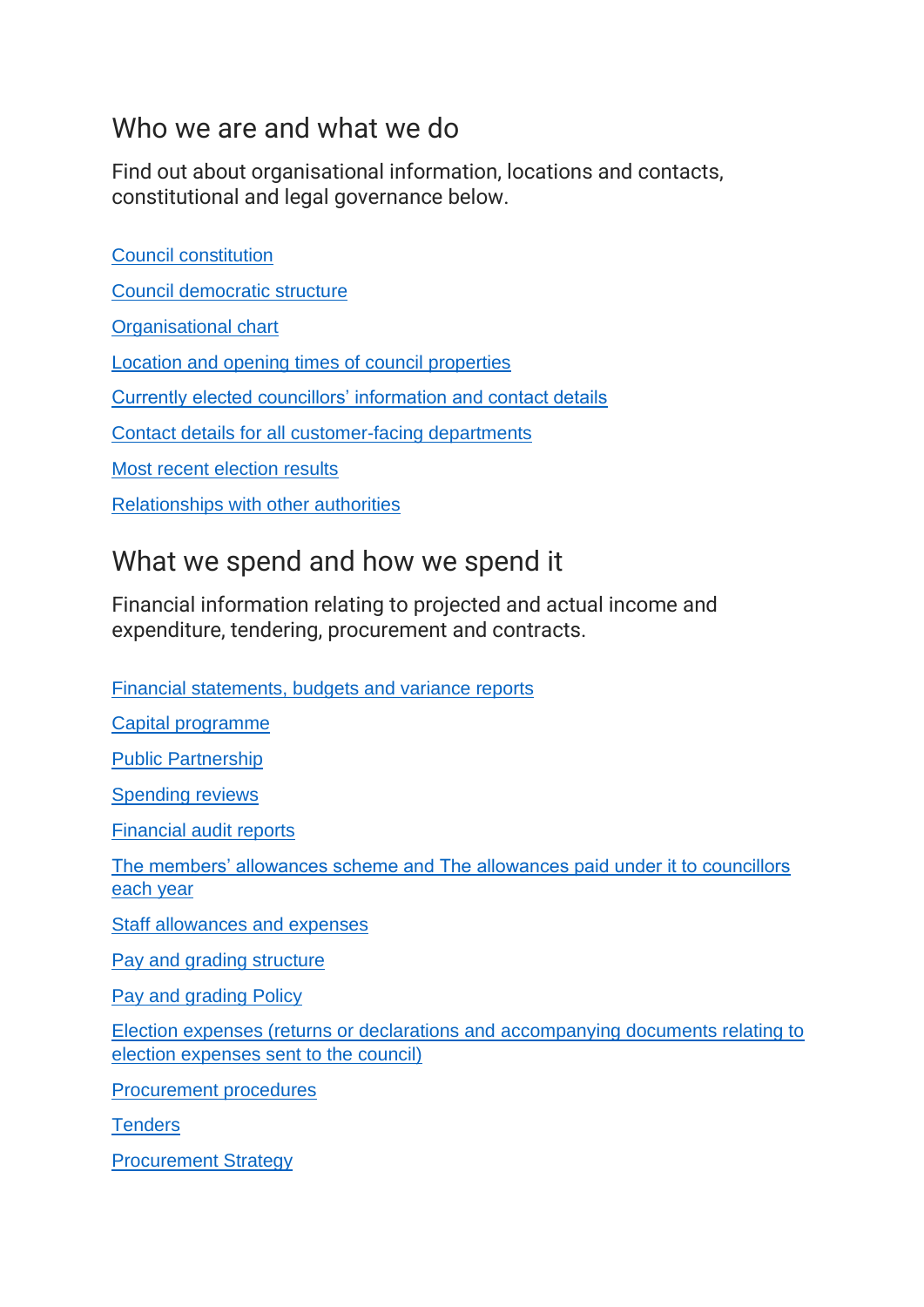[Details of contracts and tenders to businesses and to the voluntary community and](file:///C:/Users/emma.mulcrow.GRAVESHAM_NT/AppData/Local/Microsoft/Windows/INetCache/Content.Outlook/OOYXP5HC/%20https/www.gravesham.gov.uk/home/business/tenders-and-procurement/overview)  [social enterprise sector](file:///C:/Users/emma.mulcrow.GRAVESHAM_NT/AppData/Local/Microsoft/Windows/INetCache/Content.Outlook/OOYXP5HC/%20https/www.gravesham.gov.uk/home/business/tenders-and-procurement/overview)

[District auditor's report](https://www.gravesham.gov.uk/home/about-the-council/policies-strategies-open-data/transparency-and-open-data/audit-findings-report)

[Financial statements for projects and events](https://democracy.gravesham.gov.uk/ieDocSearch.aspx?bcr=1)

[Internal financial regulations](https://democracy.gravesham.gov.uk/documents/s61050/Annex%202%20-%20Procedural%20Rules.pdf)

[Funding for partnership arrangements](https://www.gravesham.gov.uk/home/about-the-council/policies-strategies-open-data/corporate-partnerships)

### What our priorities are and how we are doing

Strategy and performance information, plans, assessments, inspections, and reviews.

#### [Annual reports](https://www.gravesham.gov.uk/home/about-the-council/policies-strategies-open-data/transparency-and-open-data/annual-performance-report)

#### [Strategies and business plans for services provided](https://www.gravesham.gov.uk/home/about-the-council/policies-strategies-open-data/corporate-plan%20https:/www.gravesham.gov.uk/home/about-the-council/policies-strategies-open-data/strategies) by the council

Internal and external organisation performance reviews, including external audits

Internal Performance Reviews

#### [Annual Performance Report](https://www.gravesham.gov.uk/home/about-the-council/policies-strategies-open-data/transparency-and-open-data/annual-performance-report)

Alongside the quarterly performance monitoring reports, published via Cabinet Committee agendas and summarised in Your Borough publications, the council also produces an Annual Report to complete the annual performance reporting process.

#### [Corporate Plan](https://www.gravesham.gov.uk/home/about-the-council/policies-strategies-open-data/corporate-plan)

The Corporate Plan sets out our ambition for the borough and the actions we are going to take to achieve this.

#### External Performance Reviews

#### [LGA Peer Challenge](https://www.gravesham.gov.uk/home/about-the-council/policies-strategies-open-data/peer-challenge)

The council has recently had a follow-up review undertaken by the LGA which is due to be reported to Cabinet in September and this web page will be updated to reflect this in due course.

[Local Government & Social Care Ombudsman –](https://www.gravesham.gov.uk/home/footer/contact-us/make-a-complaint/local-government-ombudsman) annual review letter publication

The Digital Team have updated the existing web page to add a link to the LGO website in order for the annual review letter and other statistics to be accessed directly

#### External Audits

#### [Statement of Accounts](https://www.gravesham.gov.uk/home/about-the-council/budgets-audits-and-accounts/overview)

The audited Statement of Accounts are published on the council's website each year once the external audit has been completed.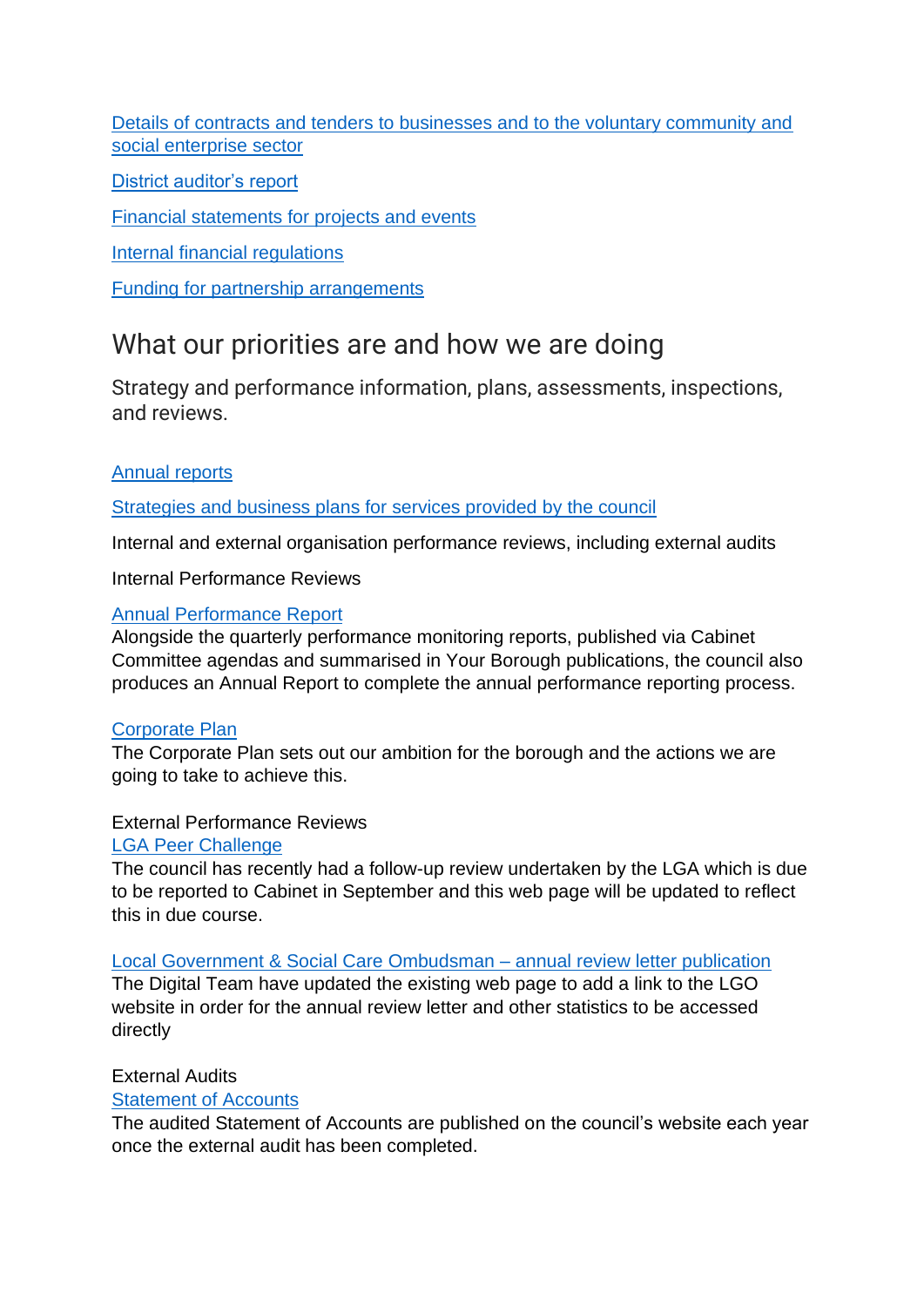#### [Annual Audit and Inspection Letter](https://www.gravesham.gov.uk/home/about-the-council/policies-strategies-open-data/transparency-and-open-data/annual-audit-and-inspection-letter)

This page provides access to the annual audit and inspection letters carried out by external auditors for the past seven years. As of 2018-19 Annual Audit Inspection letters are referred to as Audit Findings Reports.

#### [Audit Findings Report](https://www.gravesham.gov.uk/home/about-the-council/policies-strategies-open-data/transparency-and-open-data/audit-findings-report)

This page provides access to the annual audit findings reports carried out by external auditors

Strategies developed in partnership with other authorities [Community Safety Partnership-](https://www.gravesham.gov.uk/home/about-the-council/policies-strategies-open-data/strategies/community-safety-strategy/introduction) Community Safety Strategy

Associated documents:

[Anti-social Behaviour Strategy](https://www.gravesham.gov.uk/home/community-and-leisure/safety-and-crime/anti-social-behaviour)

[Modern Slavery Strategy](https://www.gravesham.gov.uk/home/community-and-leisure/safety-and-crime/modern-slavery)

[Economic development action plan](https://democracy.gravesham.gov.uk/documents/s58714/Appendix%202%20-%20Draft%20Economic%20Development%20Strategy.pdf)

[Forward plan](https://democracy.gravesham.gov.uk/mgDelegatedDecisions.aspx?bcr=1&DM=0&DS=2&K=0&DR=&V=0)

[Capital strategy](https://www.gravesham.gov.uk/__data/assets/pdf_file/0011/240221/Capital-Strategy.pdf)

[Inspection reports](https://www.gravesham.gov.uk/home/about-the-council/policies-strategies-open-data/transparency-and-open-data/annual-audit-and-inspection-letter)

[Local Area Agreements](https://www.gravesham.gov.uk/home/about-the-council/policies-strategies-open-data/corporate-partnerships)

[Statistical information produced in accordance with the council's and departmental](file:///C:/Users/emma.mulcrow.GRAVESHAM_NT/AppData/Local/Microsoft/Windows/INetCache/Content.Outlook/OOYXP5HC/Community%20Profile%20(gravesham.gov.uk))  **[requirements](file:///C:/Users/emma.mulcrow.GRAVESHAM_NT/AppData/Local/Microsoft/Windows/INetCache/Content.Outlook/OOYXP5HC/Community%20Profile%20(gravesham.gov.uk))** 

### How we make decisions

Our decision-making processes, internal criteria and procedures, consultations.

["Timetable of council meetings](http://democracy.gravesham.gov.uk/mgCalendarMonthView.aspx?GL=1&bcr=1)

["Agendas, officers' reports, background papers and](http://democracy.gravesham.gov.uk/mgCalendarMonthView.aspx?GL=1&bcr=1)

[minutes of council committee, sub committee and standing forum meetings"](http://democracy.gravesham.gov.uk/mgCalendarMonthView.aspx?GL=1&bcr=1)

[Major policy proposals and decisions](https://democracy.gravesham.gov.uk/mgDelegatedDecisions.aspx?bcr=1&DM=0&DS=2&K=0&DR=&V=0)

[Public consultations](https://www.gravesham.gov.uk/home/about-the-council/have-your-say/consultations)

Internal communications guidance, criteria used for decision-making, internal instructions, manuals and guidelines:"The shared Legal Service advises client departments across the council on the lawfulness of proposed decisions and the appropriate governance route to follow, including who can lawfully make the decision in accordance with the Council's Constitution. The shared legal service does not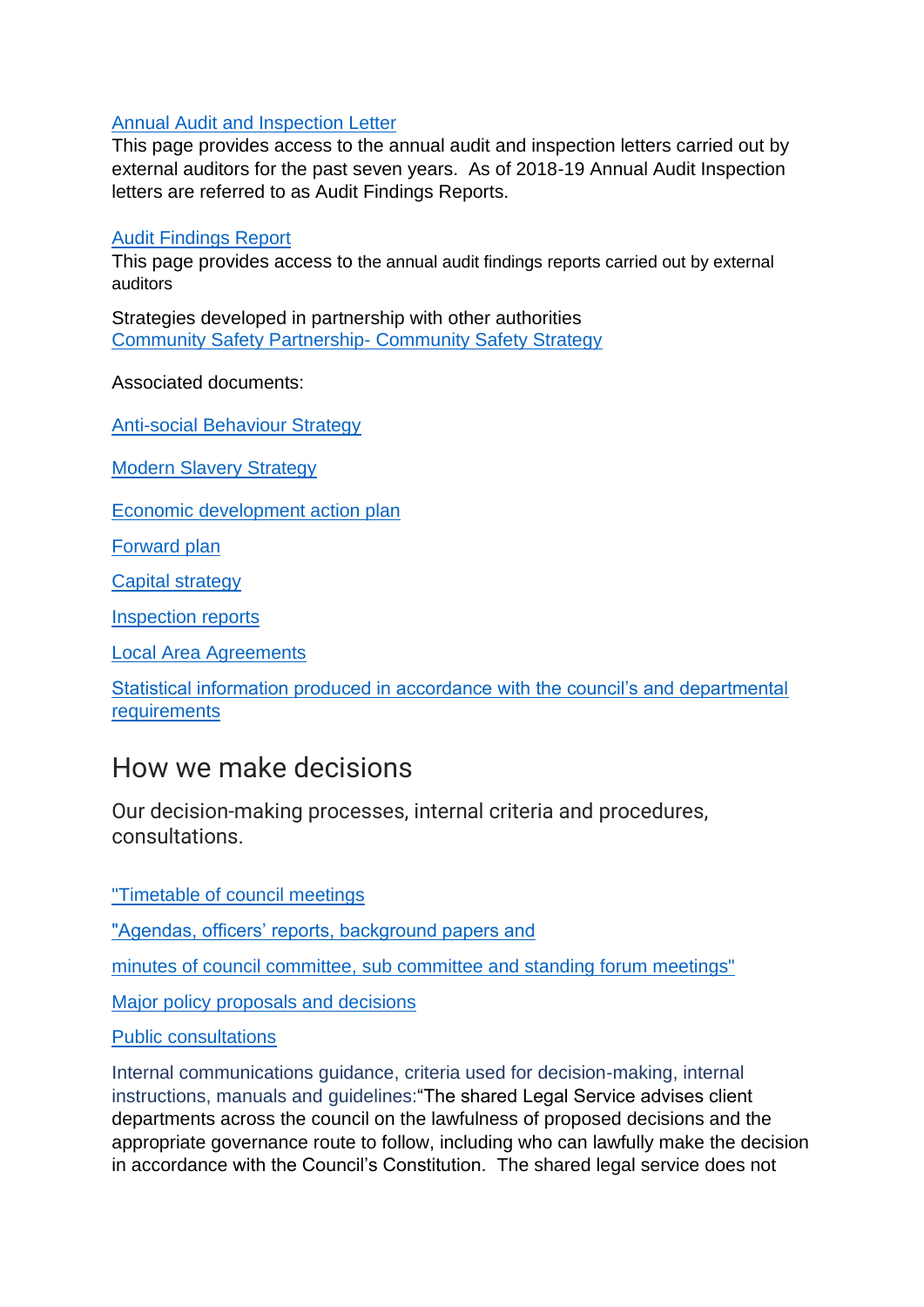therefore produce their own policies, etc, nor make decisions on matters so the only relevant document to publish in relation to the shared legal services team is the Council's Constitution. "

# Our policies and procedures

Our written protocols for delivering our functions and responsibilities.

Policies and procedures for conducting council business: "The shared Legal Service advises client departments across the council on the lawfulness of proposed decisions and the appropriate governance route to follow, including who can lawfully make the decision in accordance with the Council's Constitution. The shared legal service does not therefore produce their own policies, etc, nor make decisions on matters so the only relevant document to publish in relation to the shared legal services team is the Council's Constitution. "

[Policies and procedures for delivering our services](https://www.gravesham.gov.uk/home/about-the-council/policies-strategies-open-data/policies)

[Pay policy statement](https://www.gravesham.gov.uk/home/about-the-council/policies-strategies-open-data/transparency-and-open-data/pay-policy-statement/remuneration-of-the-chief-officers)

[Policies and procedures about the recruitment and employment of staff](https://www.gravesham.gov.uk/home/about-the-council/policies-strategies-open-data/transparency-and-open-data/equality/equality-policy)

[Customer service](https://www.gravesham.gov.uk/home/footer/contact-us/make-a-complaint/overview)

[Records management and personal data policies](https://www.gravesham.gov.uk/home/about-the-council/policies-strategies-open-data/policies)

[Charging regimes](https://www.gravesham.gov.uk/home/about-the-council/policies-strategies-open-data/transparency-and-open-data/fees-and-charges)

[Charging Strategies](https://www.gravesham.gov.uk/__data/assets/pdf_file/0010/186076/Charging-Strategy.pdf)

### Lists and registers

Information held in registers required by law and other lists and registers relating to the functions of the council.

[Public registers and registers held as public records](https://www.gravesham.gov.uk/home/about-the-council/policies-strategies-open-data/registers)

[Asset registers information asset register](https://www.gravesham.gov.uk/home/about-the-council/policies-strategies-open-data/transparency-and-open-data/local-authority-land)

**[CCTV](https://www.gravesham.gov.uk/home/community-and-leisure/safety-and-crime/cctv)** 

["Register of councillors' financial and other interests](https://democracy.gravesham.gov.uk/mgMemberIndex.aspx)

[Senior officers' declaration of interests"](https://www.gravesham.gov.uk/home/about-the-council/budgets-audits-and-accounts/statement-of-accounts)

[Register of gifts and hospitality](https://democracy.gravesham.gov.uk/ieDocSearch.aspx?bcr=1)

Register of electors: Information will be provided on request

The services we offer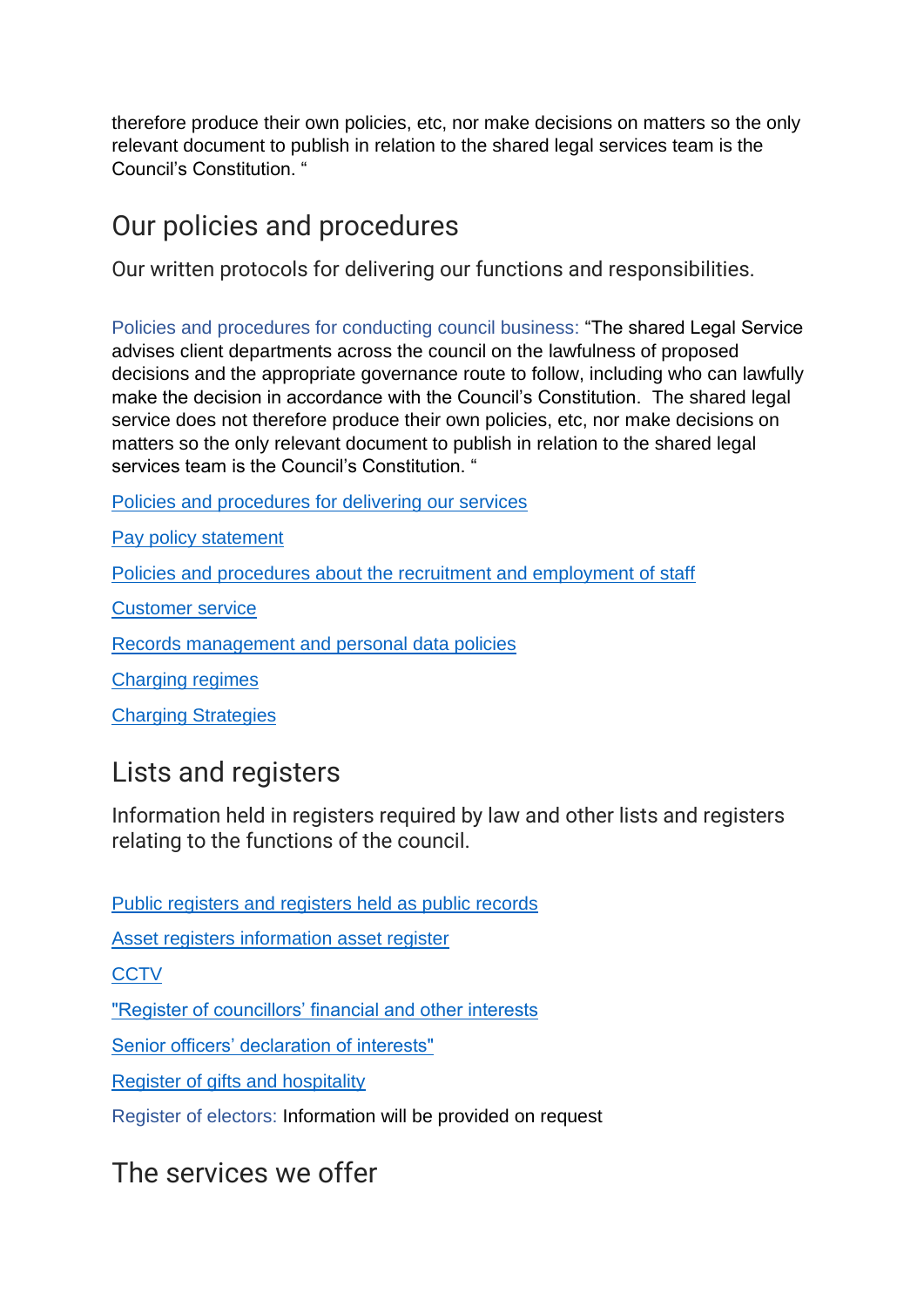Information about the services we offer including advice and guidance, booklets and leaflets, transactions and newsletters:

[Regulatory and licensing responsibilities](https://www.gravesham.gov.uk/home/licensing)

[Services for local businesses](https://www.gravesham.gov.uk/home)

[Services for other organisations](https://www.gravesham.gov.uk/home/planning-and-building/building-regulations/overview)

[Services for members of the public](https://www.gravesham.gov.uk/home/community-and-leisure/local-services-directory/overview)

[Deaf services](https://www.gravesham.gov.uk/home/about-the-council/gravesham-gateway/gateway-services/west-kent-deaf-services)

Services for which the council is entitled to recover a fee, together with those fees

[Information for visitors to the area, leisure information, events, museums, libraries](https://www.gravesham.gov.uk/home/community-and-leisure/tourism/overview)  [and archive collections](https://www.gravesham.gov.uk/home/community-and-leisure/tourism/overview)

[Leaflets, booklets and newsletters](https://www.flipsnack.com/Graveshamboroughcouncil/your-borough-summer-2021.html)

Delivered by Royal Mail to all Gravesham addresses quarterly, available at Civic Centre reception, TIC, Borough Market, libraries and online

[https://www.flipsnack.com/Graveshamboroughcouncil/your-borough-summer-](https://www.flipsnack.com/Graveshamboroughcouncil/your-borough-summer-2021.html)[2021.html](https://www.flipsnack.com/Graveshamboroughcouncil/your-borough-summer-2021.html)

Your Home Magazine:

Distributed to all GBC tenants with rent statements. Not published online Other leaflets distributed as needed, e.g. council tax explainer leaflets with council tax bills but not sent corporately.

[Advice and guidance](http://www.visitgravesend.co.uk/)

[Media releases](https://news.gravesham.gov.uk/home)

[Election information](https://www.gravesham.gov.uk/home/elections-and-voting/election-results/overview)

### Excluded information

Some information is excluded from publication and where this is the case, we clearly state the reason.

General correspondence sent or received by the council is excluded throughout the scheme, as is all information relating to private individuals because it is personal data protected under the [Data Protection Act 1998.](http://www.legislation.gov.uk/ukpga/1998/29/contents)

In certain cases, a limit has been placed on the age of some documents that will be made available under the scheme.

### Request information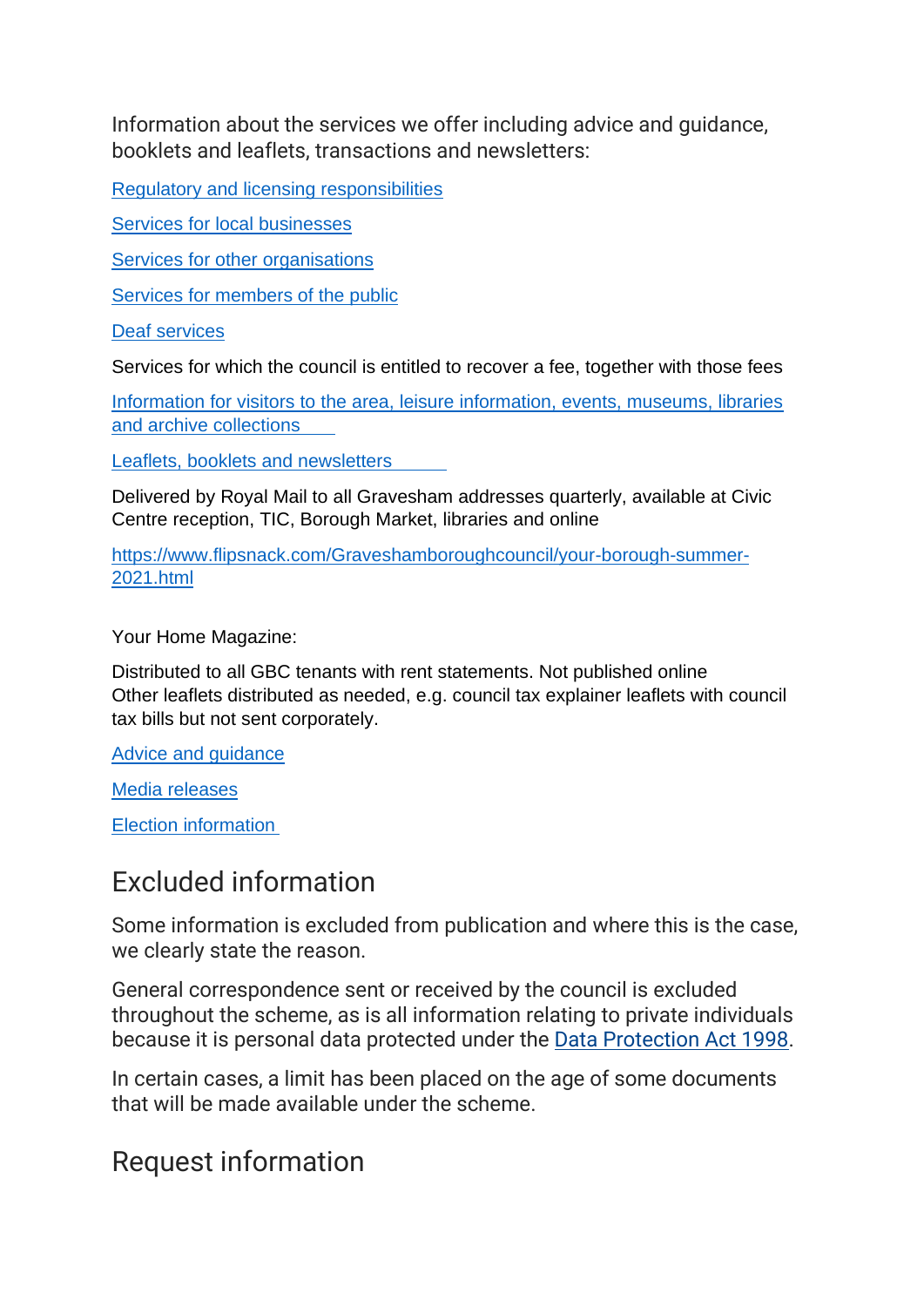Not all information we publish is in the publication scheme. You can make an [FOI request](https://www.gravesham.gov.uk/home/about-the-council/freedom-of-information/overview) to view any information that is not routinely published, with some exemptions.

# Request personal data

Under the Data Protection Act individuals may [request copies of their](https://www.gravesham.gov.uk/home/footer/privacy/your-rights)  [personal data](https://www.gravesham.gov.uk/home/footer/privacy/your-rights) held by the council.

# Request information in an accessible format

If you need information on this website in a different format like accessible PDF, large print, easy read, audio recording or braille complete our online form:

[Request information in an accessible format](https://www.gravesham.gov.uk/home/footer/accessibility/overview)

Or email [accessibility@gravesham.gov.uk.](mailto:accessibility@gravesham.gov.uk?subject=Accessibility:%20Reqest%20alternative%20format)

We'll consider your request and get back to you within 20 working days.

# Charges and fees

There is no charge for accessing publication scheme information available on our website.

We may charge a fee if a large amount of printed material is needed. We will tell you about any photocopying fees at the time of your request.

# Contact and feedback

Any feedback you provide will be used in our reviews to make improvements to the publication scheme.

Send your feedback to: [freedomgravesham@medway.gov.uk.](mailto:freedomgravesham@medway.gov.uk)

Or write to:

Information Governance Team Medway Council & Gravesham Borough Council Shared Service

Gun Wharf Dock Road Chatham Kent, ME4 4TR